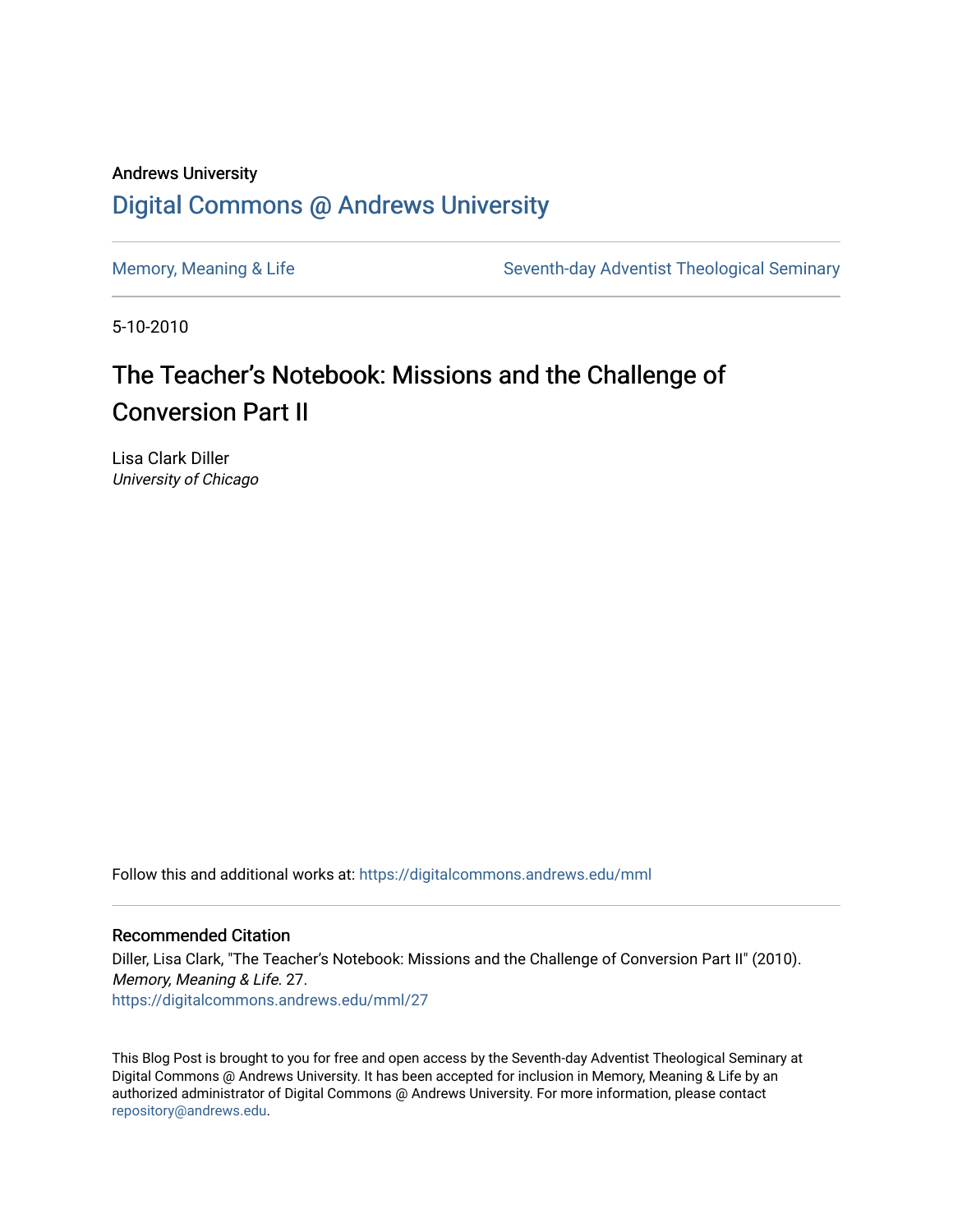The Wayback Machine - http://web.archive.org/web/20120716005926/http://www.memorymeaningfaith.org/blog/2010/…

# **[Memory, Meaning & Faith](http://web.archive.org/web/20120716005926/http://www.memorymeaningfaith.org/blog/)**

[Main](http://web.archive.org/web/20120716005926/http://www.memorymeaningfaith.org/blog) [About](http://web.archive.org/web/20120716005926/http://www.memorymeaningfaith.org/blog/about.html) [Archives](http://web.archive.org/web/20120716005926/http://www.memorymeaningfaith.org/blog/archives.html)

### May 10, 2010

## **The Teacher's Notebook: Missions and the Challenge of Conversion Part II**

By Lisa Clark Diller



In my [last post](http://web.archive.org/web/20120716005926/http://www.memorymeaningfaith.org/blog/2010/05/missions-challenge-conversion-part-i.html) I discussed my students' and my growing realization that we had often harshly judged the missionaries of the past for making cultural accommodation regarding their Christian faith. Our second conclusion was that it seems hard to separate conversion from attraction to a more powerful political and cultural entity.

### **Missionaries As Reformers**

Third, we realized that missionaries are often reformers. In the past, at any rate, they seem to have been people who were dissatisfied with the state of their own local church and after feeling frustrated by attempts at reform, finally decided the most effective way to make sure that Christians were really and truly Christian was to start from scratch. *It sometimes appeared easier to create true churches from the ground up than deal with the politics and complacency of those who were already believers.*

(The [Jesuits](http://web.archive.org/web/20120716005926/http://en.wikipedia.org/wiki/Society_of_Jesus#Early_works) were a great example of this—concern for what was happening in Europe led them to go out to the rest of the world to make sure that people would be converted to the "correct" view of Christianity as developed in the Roman Church.)

Now, they universally found that it was actually *not* easier to create a "pure" church from scratch. Many of them came back home at the end of the day to re-try reforming the home church. But the churches of Ireland and Saxony and the American Southwest still all betray the temperaments and concerns of those early missionaries.

### **The Highest Standards**

So the answer to "What does it mean to be a Christian?" was deeply connected to missions. The eighth century Christian leader [Boniface](http://web.archive.org/web/20120716005926/http://en.wikipedia.org/wiki/Saint_Boniface#Boniface_and_the_Carolingians) was very exacting regarding Christian standards and it was his discontent with the reformation of his Frankish church that provoked him to go to the mission fields of Saxony. Others also looked around their local communities and decided that these people weren't the Christians they should be, that they had compromised too much and were too materialistic, too concerned with this world and political power to really be good Christians; and then felt called to go and tell people about what it really meant to be a Christian. *Often missionaries were actually those with the highest standards of what this meant—which did not mean that they were always successful according to their own standards.* But they were often quite bold in calling sin by its name and by making strong claims for the faith.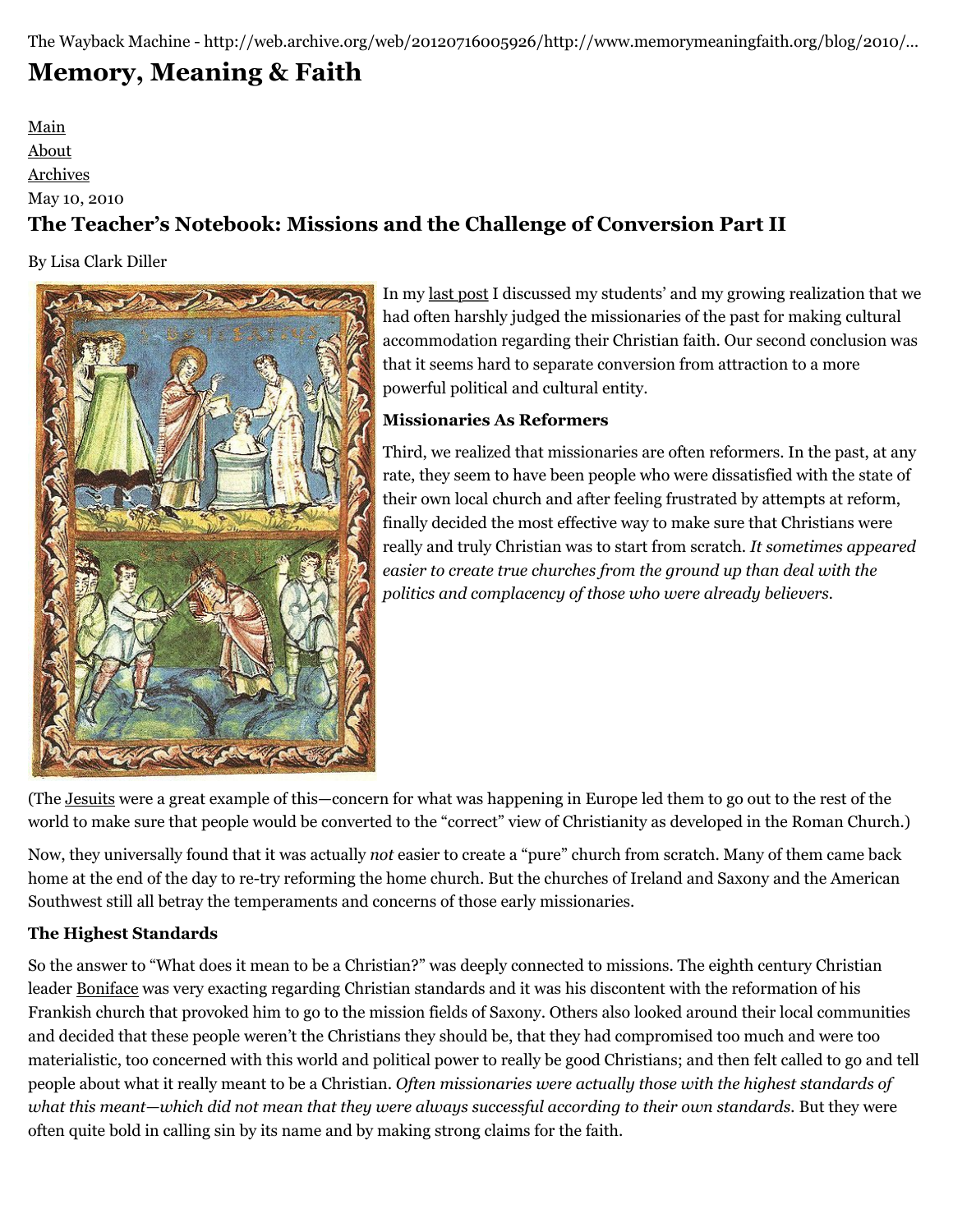We found that these concerns were also connected to the behavior of the new Christians—were they still venerating pagan deities, abusing Christian rituals, or indulging in the sins of the flesh? The answer was too often, "Yes," and missionaries could spend years working on these problems with few rewards. The problems they chose to work on, the issues they emphasized, were often reflections of their own personal priorities.

And in the end, it was monastic communities of believers that we most effective in making mature Christians. Part of what I learned from this was that we make disciples best in communities—the lone Christian missionary has a hard time. New believers need to see what Christianity looks like in action—in its lived experience.

#### **Integrating Faith And Culture**

Ultimately, it took Europe about 1000 years to become Christian. By that time each culture had found ways to integrate their new faith with the ways they had lived their lives for a long time. The Americas have been working on it for close to five centuries now—and one might argue that Native American peoples are still trying to find a way to retain their own identity and fulfill the claims of Christianity. Mission work isn't straight-forward. *Somehow we find ourselves much more inclined to judge the Christian work of the past as flawed compared to our own.*

My class's assumption (and my own) that Christians in Peru and New Mexico in 1600 or Saxony in 800 were inferior in their faith is informed by our own position as 21st century Protestants shaped by the evangelical tradition. Can illiterate people be Christians? How much of one's past culture (which is steeped with religious activity and meaning) does one have to give up in order to become a Christian? How "pure" do one's motives have to be—if the evangelist comes from the world's great superpower (whether that is Spain, Rome or the USA) how can that be separated from the good news of forgiveness and redemption?

Should we give up on missions if they aren't done just right or if it takes decades/centuries to mature? Most of all, why does "mission" work seem to always involve going to a different culture? What might it look like it if were centered on my own community?



Professor [Lisa Clark Diller](http://web.archive.org/web/20120716005926/https://www.southern.edu/history/faculty/Pages/lisadiller.aspx) (Ph.D. University of Chicago, 2003) teaches on and researches the early modern world at Southern Adventist University. She and her husband Tommy live and put their faith into service in downtown Chattanooga, TN. Diller enjoys crossing cultural, geographic, and socioeconomic boundaries whenever possible.

Posted by [David Hamstra](http://web.archive.org/web/20120716005926/http://profile.typepad.com/davidhamstra) on May 10, 2010 in [Church History,](http://web.archive.org/web/20120716005926/http://www.memorymeaningfaith.org/blog/church-history/) [Missions and Ministry](http://web.archive.org/web/20120716005926/http://www.memorymeaningfaith.org/blog/missions-and-ministry/) | [Permalink](http://web.archive.org/web/20120716005926/http://www.memorymeaningfaith.org/blog/2010/05/missions-challenge-conversion-part-ii.html) [Save to del.icio.us](http://web.archive.org/web/20120716005926/http://del.icio.us/post) | The Way...

#### **Comments**

You can follow this conversation by subscribing to the [comment feed](http://web.archive.org/web/20120716005926/http://www.memorymeaningfaith.org/blog/2010/05/missions-challenge-conversion-part-ii/comments/atom.xml) for this post.

Lisa Clark Diller, it's good to hear your voice on this blog! Now, ahem, to my more objective commentary.

Both parts 1 and 2 of this reflection on missions were thought-provoking and very much resonated with some deep thinking I've been doing myself lately. One point in particular, though, stood out. "It sometimes appeared easier to create true churches from the ground up than deal with the politics and complacency of those who were already believers." No less true today, is it? I'm a big believer in evangelism/missions and in particular I'm a big fan of church planting. But when I think about why this ministry is so appealing to me, if I look past the layers of good theology and research studies I find that there's an underlying fear of being sent (apostle-ized?) to some stodgy, lukewarm church. I think it would be easier to create a true church from the ground up than deal with the politics and complacency of an established congregation. As church planters are fond of saying, "It is easier to give birth than to raise the dead."